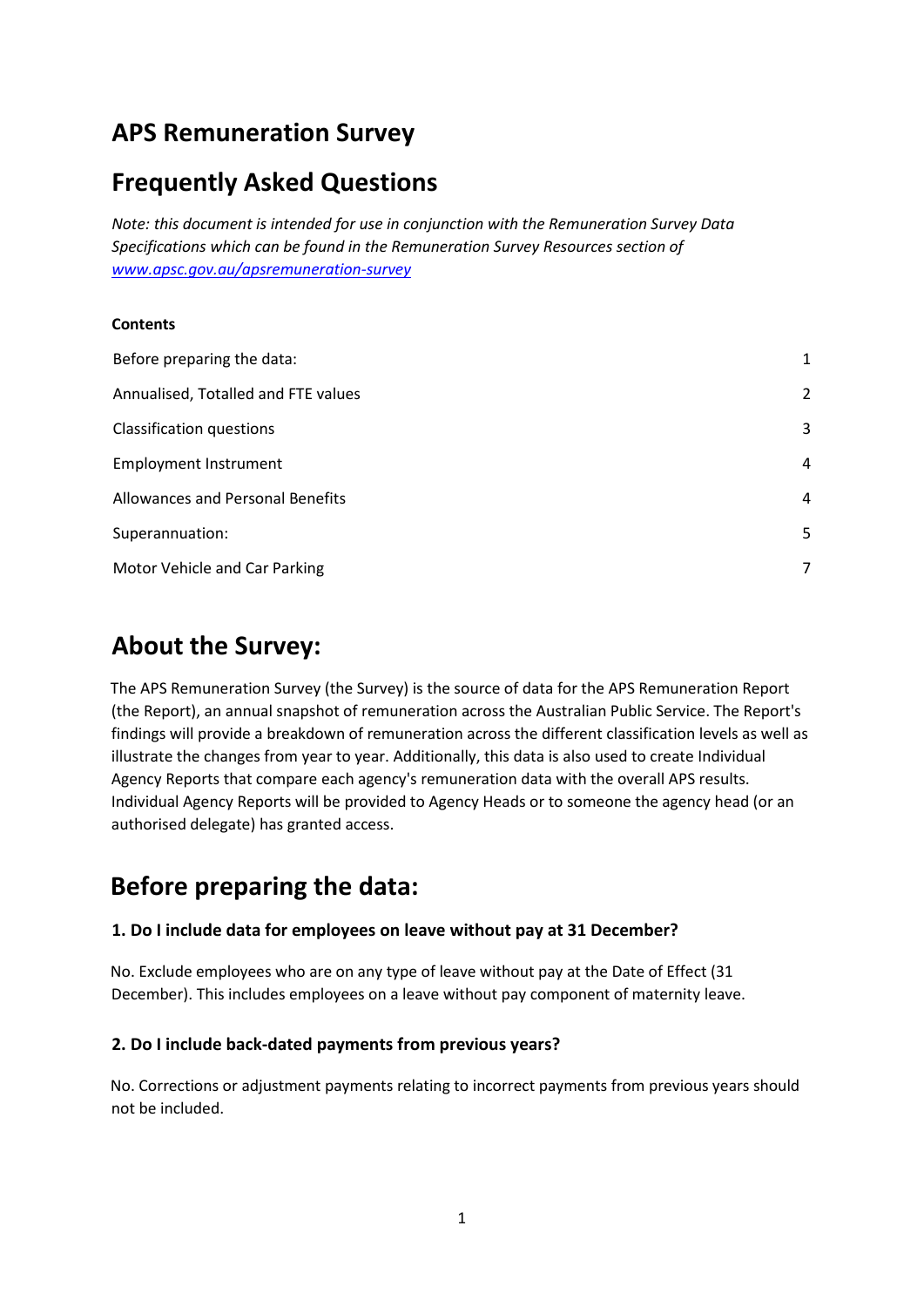#### **3. Which agency should report employees on secondment?**

The agency that pays the seconded employee's salary reports that employee's data.

#### **4. What should be included in the 'Comments' field?**

The comments field is a non-compulsory field and should be used to explain instances where an employee has a value which is out of the ordinary.

For example, if an employee has a base salary higher or lower than the Enterprise Agreement (EA) salary value for their classification, use the comments field to state their base salary is correct at this value. Providing comments in this field will help reduce the number of queries generated for your file during the validation process.

During the validating process, if a record is queried and there is no error, use the comments field to confirm the value in question is correct. When the data submission is re-checked this record will not be queried again if the outlying value has been verified.

### **5. We use a shared service provider, will they supply all the information required for the remuneration survey?**

This depends on the arrangements your agency has with your shared service provider. Some agencies may need to add information which is not stored in the payroll system of the shared service provider. Some common examples include motor vehicle costs and graduate data.

We suggest you confirm this with your shared service provider well ahead of the due date.

## **6. During 2021 some employees were graduates for less than 90 days. How should we include them in the survey?**

Employees on a graduate program for less than 90 days should not be reported as graduates. These employees should be reported as their classification level as at 31 December.

## **7. We are a** *[category E agency](https://www.apsc.gov.au/aps-agency-listing-agencies-covered-public-service-act-1999)***, should I report our head of agency (e.g. Chief Executive Officer)?**

Yes, please report your head of agency as their substantive level.

# <span id="page-1-0"></span>**Annualised, Totalled and FTE values**

#### **8. What is the difference between 'Total' and 'Annualised' fields?**

Fields have been categorised as Annualised or Total based on the nature of when the payment is paid. Annualised fields are for payments that the employee receives on an ongoing basis, whereas Total fields are for payments based on instances that trigger a payment. For example, a First Aid Allowance is annualised because the employee receives the allowance whether they treat any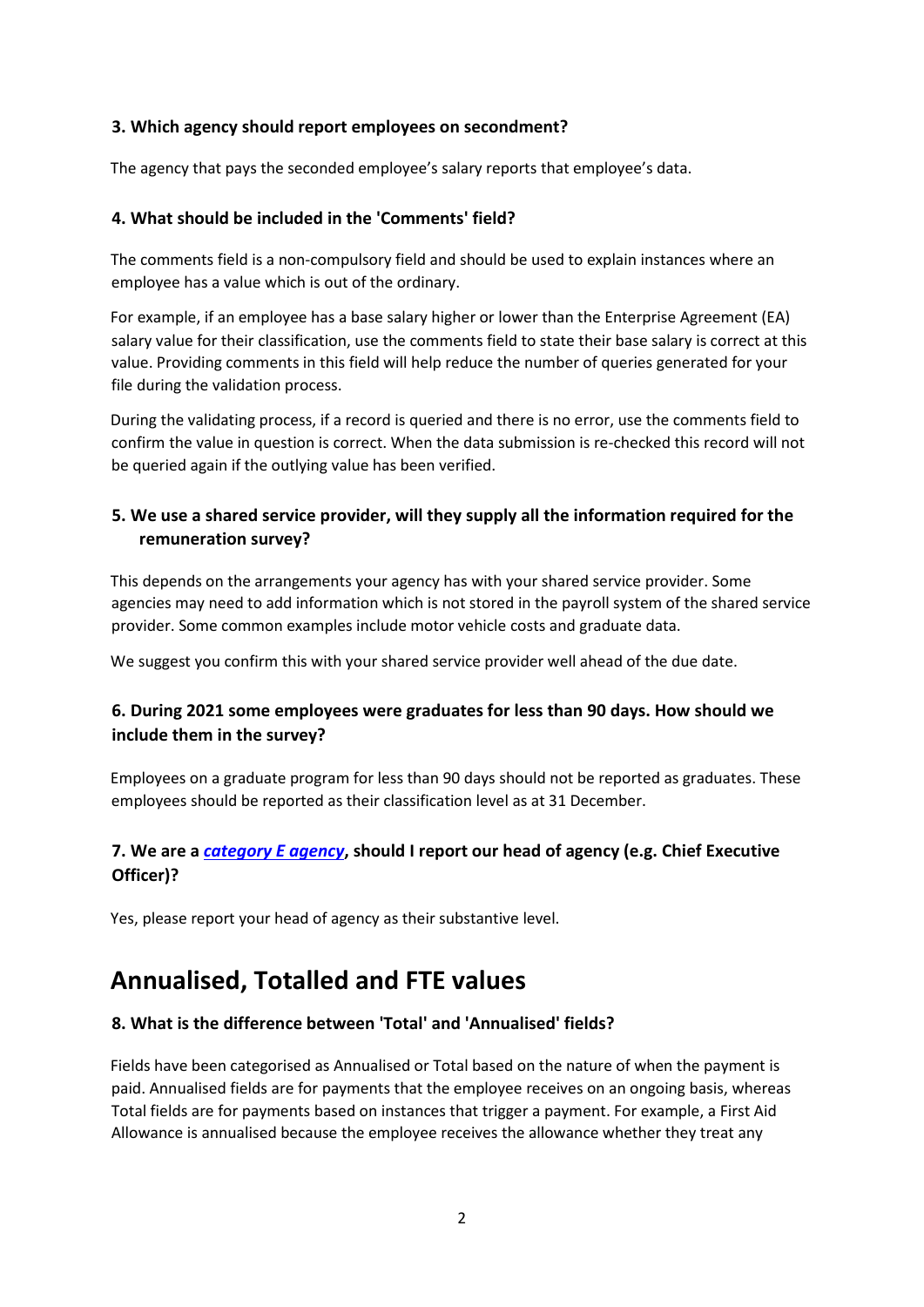casualties or not. Overtime Payments are totalled because if the employee does not do overtime, they do not receive this payment.

### **9. How do I calculate 'Total' and 'Annualised' fields?**

#### **Total**

Total fields are for ad hoc, one-off, and/or irregular payments. To calculate these payments, sum the payments paid to the employee from the first pay of the calendar year to the pay that covers the Date of Effect. The employee does not have to qualify for that payment on the Date of Effect, but it is to be included if it was received in the calendar year. If an employee has not been with your agency or on your current payroll system for the full calendar year, please total any payments the employee has received since joining your agency (or payroll system). You are not expected to sum payments from the employee's prior payroll system.

#### **Annualised**

Annualised fields are for regular, ongoing payments. If a payment type for a field is 'Annualised', annualise the payment the employee received at the Date of Effect regardless of whether they were receiving this payment for the full year. For these fields, only provide data for employees that qualify for that payment as at the Date of Effect. If an employee has only worked for part of the year, multiply out the period to equate to one year (see calculation below).

Annualised amount = ((313/12)/ Fortnights Worked) x actual amount paid on Date of Effect

To ensure APS-wide consistency and comparability, all annualised fields are Full-Time Equivalent (FTE). Employees who work part-time, or have only worked part of the year, or are on compensation leave, or are on graduated return to work will need to have their payments annualised to an FTE payment.

FTE Salary = (Full Time Hours / Hours Worked) x Salary Pay

# <span id="page-2-0"></span>**Classification questions**

#### **10. Which employees should be reported as having an acting classification?**

Agencies should only report employees who were acting in Data Item 5 and 35 if they were acting for a consecutive period of 90 days or more as at 31 December (i.e. acting since October 3).

Agencies should *not* report employees as acting if the period:

- $\triangleright$  is less than 90 days, or
- $\triangleright$  the period of 90 days did not include 31 December.

## **11. For employees acting at a different classification to their substantive/base classification, what should be reported as their base salary?**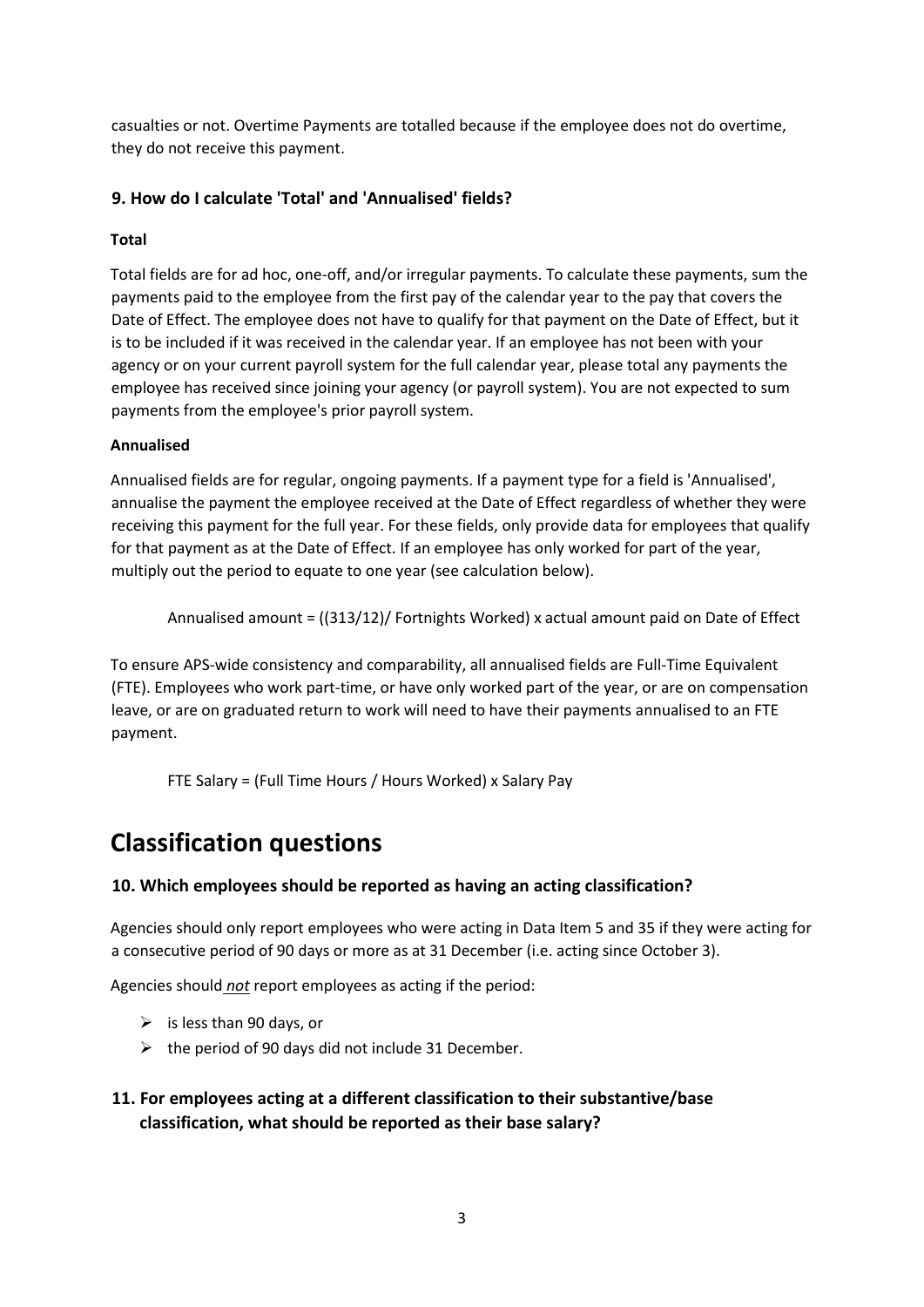Base salary should always be reported at the base classification level for that employee. The salary relating to their Acting Classification (Data Item 5) should be in Acting Classification Salary (Date Item 35).

# <span id="page-3-0"></span>**Employment Instrument**

## **12. Our agency has an Enterprise Agreement (EA) and a Public Service Act Determination (PSA) which gives our staff a pay increase, what should I put as our primary employment instrument?**

If your agency has made a determination under the Public Service Act to provide pay increases but the majority of other terms and conditions are set through an EA, regardless of the EA's nominal expiry date your Agency's primary employment instrument is still an EA. Please include 'EA' in Data Item 14 as the Primary Employment instrument and 'PSAa' in data item 15 as the other employment instrument.

Some agencies set the majority of terms and conditions under a Public Service Act Determination where there is no EA in operation. In these cases the Public Service Act Determination is the primary employment instrument and should be included as 'PSA' in data item 14.

## **13. Our agency has employees with additional employment instruments. What should I put as the other employment instrument(s)?**

If the employee is covered by one or more additional employment instruments, including Public Service Act determinations, to complement the terms and/or conditions of their employment as outlined in the primary instrument, this will need to be reported in Data Item 15.

If the employee has more than one secondary instrument, the instrument of higher remuneration should be listed first, followed by others as applicable. For example, an employee under an EA (reported in Data Item 14), Public Service Act determination for pay increase (PSAa), as well as an Individual Flexibility Agreement (IFA) would be reported as:

- Data Item 14: EA
- Data Item 15: PSAa IFA

# <span id="page-3-1"></span>**Allowances and Personal Benefits**

### **14. Do I include payments relating to reimbursements?**

Any reimbursements or expenses that meet business needs are to be excluded. Only reimbursements of non-business expenses should be included as they are a benefit to the employee. These payments should be reported in 'Personal benefits' (Data Items 46) and 'Personal benefits description' (Data Item 47). Do not report employee sacrifice amounts, e.g. salary sacrifice super contributions or cashed out annual leave.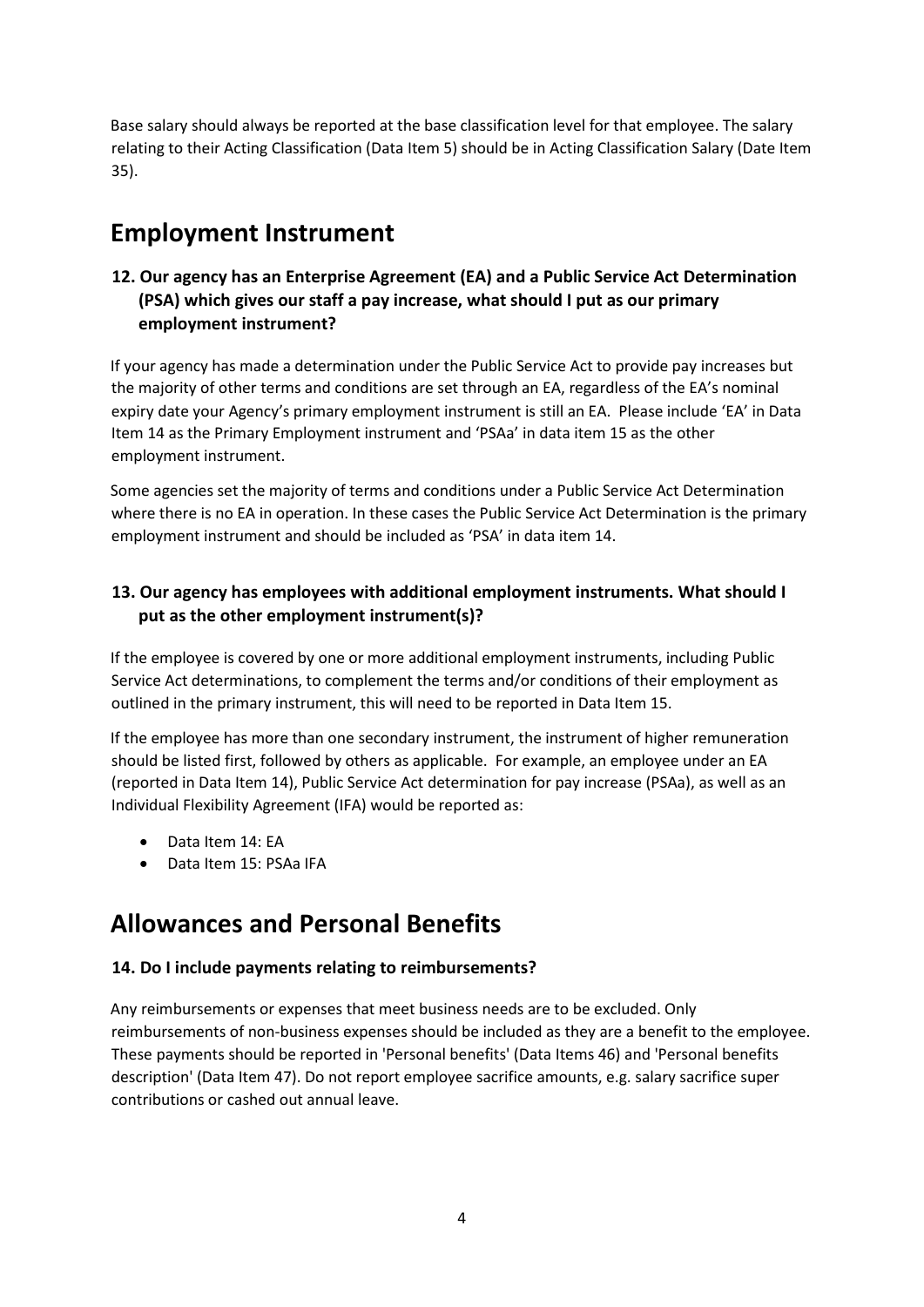### **15. Is there a minimum amount to be reported for payment fields?**

No, there is no minimum value, please report all payments in the appropriate fields. If an employee did not receive a payment for a Data Item the field must be left blank, do not enter a '0' value.

#### **16. How do I record payments relating to paying out an employee's annual leave?**

There is no need to record this payment as it would already be captured in base salary (Data Item 16).

#### **17. Where do I record Fringe Benefit Tax (FBT) where it is payable on a benefit?**

FBT on allowances should be recorded in the field where the allowance is recorded. For more information visit *[www.ato.gov.au/General/Fringe-](www.ato.gov.au/General/Fringe)[benefits-tax-\(FBT\)](https://www.ato.gov.au/General/Fringe-benefits-tax-(FBT))*

### **18. Where do I record a payment made to an employee who has reached the top of their classifcation salary band?**

Certain agencies have provisions in their Enterprise Agreements to pay employees at the top of their classification a fixed value (percentage of salary or cash) in recognition of ineligibility for progression subject to satisfactory or better performance. These type of payments have historically been reported in Data Item 21.

On 13 August 2021 the Government published the *[Performance Bonus Guidance –](https://www.apsc.gov.au/circulars-guidance-and-advice/performance-bonus-guidance) Principles [governing performance bonus use in Commonwealth entities and companies](https://www.apsc.gov.au/circulars-guidance-and-advice/performance-bonus-guidance)* (the Guidance). For the purposes of the Guidance a performance bonus covers 'at risk', variable and one off payments or incentives based on performance.

Under the new Performance Bonus Guidance the top of classification salary band payment is no longer considered a 'performance bonus' and must instead be reported in Data Item 31.

All payments that continue to meet the eligibility requirements/criteria of a genuine performance bonus (as defined under the Guidance) are to be reported in Data Item 21.

# <span id="page-4-0"></span>**Superannuation:**

#### **19. What does 'salary for superannuation purposes' mean?**

The salary for superannuation purposes or super salary is used for calculating the amount of superannuation that is required to be paid for the employee.

Superannuation salary is calculated using either the fortnight contribution method or ordinary time earnings method. The method used is subject to the relevant fund requirements and employment instrument. For members of the CSS, PSS or PSSap schemes more information can be found on the Commonwealth Superannuation Corporation website at *www.csc.gov.au*.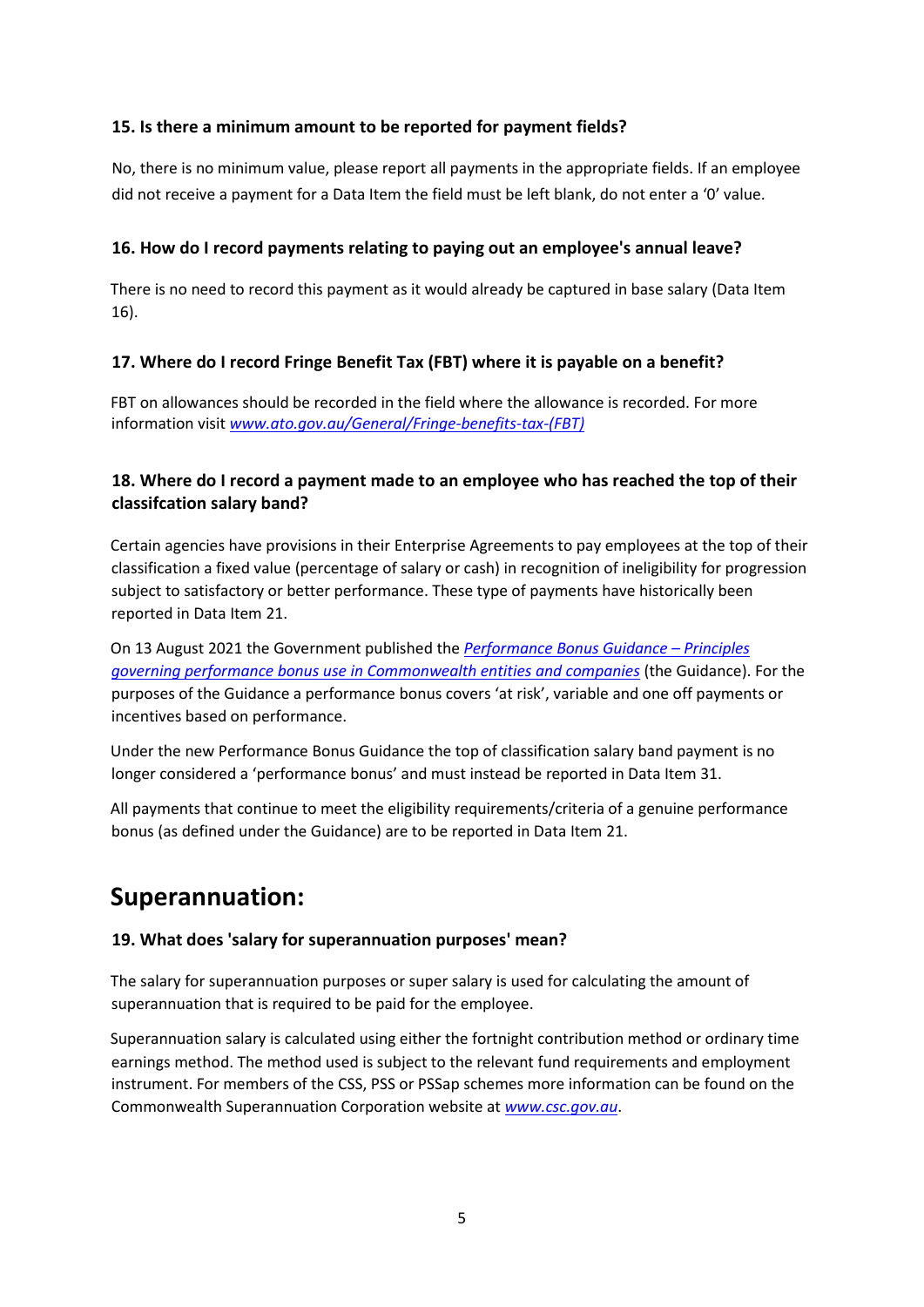### **20. Is Superannuation Salary to be as at 31 December, or the employee's birthday review?**

It is the super salary that contributions are based on as at 31 December. This may be the salary of the employee's birthday review, depending on the scheme and contribution method.

## **21. Calculating Agency Superannuation Contributions – do I use the same method as previous surveys or am I required report on the actual employer amounts paid for the calendar year?**

In previous surveys, the Agency Superannuation Contribution (ASC) was calculated simply by multiplying the employee's salary for superannuation purposes by the percentage rate of employer contribution which was required for that particular fund, taking into account Employer Productivity Superannuation Contribution (EPSC) payments. For example, if an employee was in the CSS and has an annual salary of \$80,000, the ASC was calculated by multiplying \$80,000 by 19.7% (which is the employer percentage required for that agency for staff in the CSS). The EPSC would then be added to this amount to give the total ASC for the year.

For the sake of consistency, Agency Superannuation Contribution (Data Item 51) can be reported in the same manner as it was in previous surveys.

#### **22. How do I calculate Superannuation Salary for those employees on OTE?**

The best way to determine a superannuation salary for these cases would be look at the employee's salary and superable allowance rates on 31 December, determine which are included in OTE and add the annual rates together to form your FTE.

## **23. We have older employees who are no longer eligible for employer super contributions. They are being paid a payment instead of receiving an employer super contribution. How do we include this?**

This would depend on how you are paying the employee this payment. If the payment is paid as an allowance it should go into Data Item 34, Superannuation Allowance. If it is not paid as an allowance it would go into Data Item 48, Other Supplementary Payments.

## **24. For employees that make salary sacrifice superannuation contributions, should these be included in 'Agency Superannuation Contributions'?**

No. Any super salary sacrifice amounts will already form part of the employee's base salary.

## **25. Are Additional Death and Invalidity Cover (ADIC) employer contributions to be included? If so, what field should it go in?**

Yes, this should be included and shown in Agency Superannuation Contribution (Data Item 51).